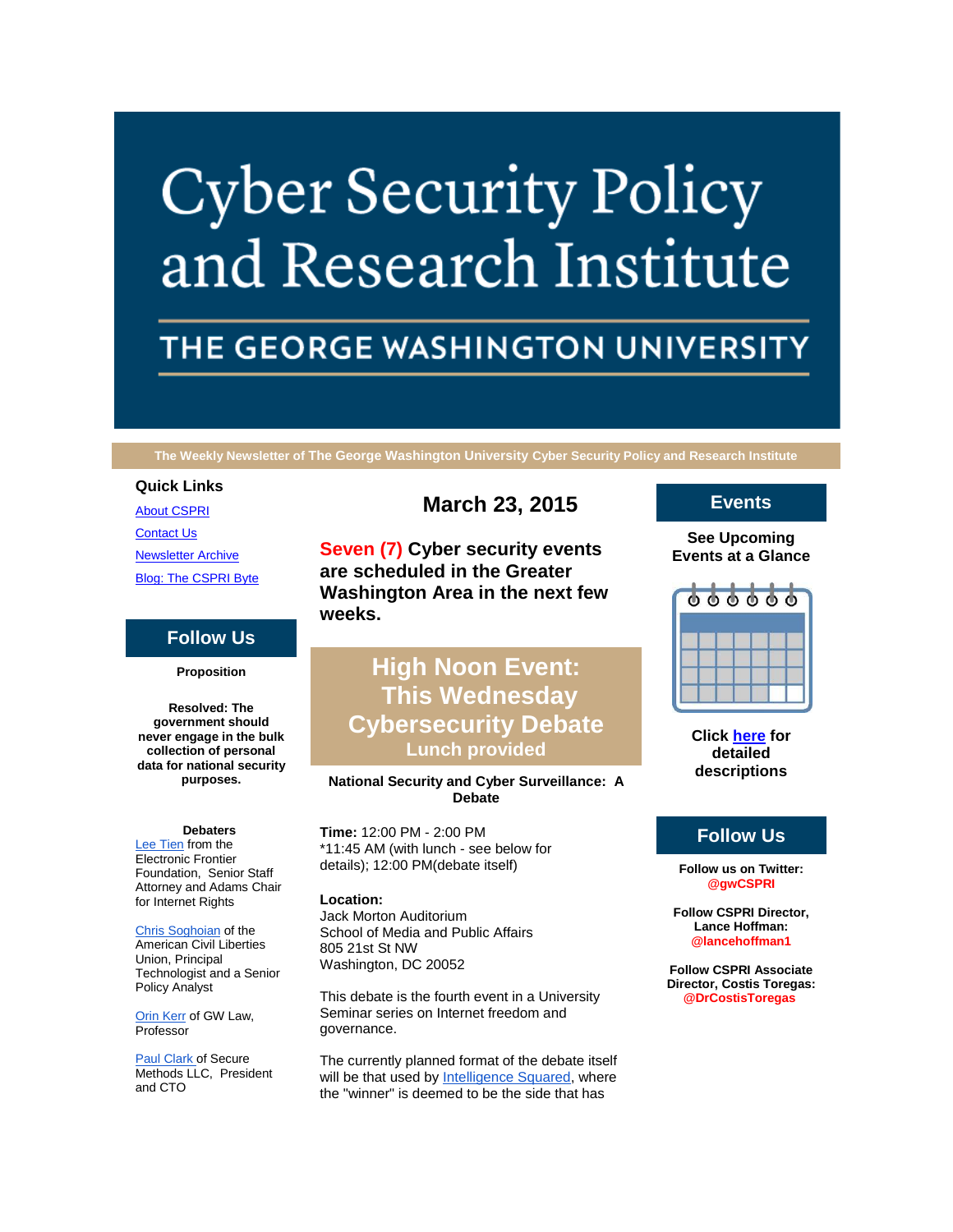changed the most minds.

See [http://intelligencesquaredus.org/debates/past](http://r20.rs6.net/tn.jsp?e=001P6THgqauJSHyKPHhO_2I5rrEqf7H__wdrFf-PDbB4VygaioqyNdIWJHu9BNxaA_QAE9yEpbkqrDhJwr8IJkebpaTYrPTheKcRGV6J-6y7nAfQNvEe_9MBALgnc_4KCoQUdjOtDBxRHrj6QXWlzKMNRXUDEJGMGT6Ge72uVTfuo4HmTE7MauK2I0TD8mSHsn4KcJaBjgd9EKyPtB8YORwKnW_PUeQ0snjQZpXa1iguDonKwrFayHBO6X12DpXFRwE)[debates/item/1190-mass-collection-of-u-s-phone](http://r20.rs6.net/tn.jsp?e=001P6THgqauJSHyKPHhO_2I5rrEqf7H__wdrFf-PDbB4VygaioqyNdIWJHu9BNxaA_QAE9yEpbkqrDhJwr8IJkebpaTYrPTheKcRGV6J-6y7nAfQNvEe_9MBALgnc_4KCoQUdjOtDBxRHrj6QXWlzKMNRXUDEJGMGT6Ge72uVTfuo4HmTE7MauK2I0TD8mSHsn4KcJaBjgd9EKyPtB8YORwKnW_PUeQ0snjQZpXa1iguDonKwrFayHBO6X12DpXFRwE)[records-violates-the-fourth-amendment--](http://r20.rs6.net/tn.jsp?e=001P6THgqauJSHyKPHhO_2I5rrEqf7H__wdrFf-PDbB4VygaioqyNdIWJHu9BNxaA_QAE9yEpbkqrDhJwr8IJkebpaTYrPTheKcRGV6J-6y7nAfQNvEe_9MBALgnc_4KCoQUdjOtDBxRHrj6QXWlzKMNRXUDEJGMGT6Ge72uVTfuo4HmTE7MauK2I0TD8mSHsn4KcJaBjgd9EKyPtB8YORwKnW_PUeQ0snjQZpXa1iguDonKwrFayHBO6X12DpXFRwE) for a similar debate. Ours will be in a university setting, with a different proposition. It may focus on control-at-collection vs. control-at-use arguments, or other items, depending on where the debaters take us.

The debate proposition and list of debaters is located in the left hand column. For event registration (free), click **[here.](http://r20.rs6.net/tn.jsp?e=001P6THgqauJSHyKPHhO_2I5rrEqf7H__wdrFf-PDbB4VygaioqyNdIWJHu9BNxaA_QAE9yEpbkqrBMthnDEGq7_cQtM4m2U2o0-G3IzwSbiBeSlBC4kKogi5fXHLFa1CKq1cU1_bt5er7du-RDbcMPmOsYObO7GXtlQZveUXxMdkubxNrZM7ArPfIW7a07HeTWJPTU7GxFSbbiSQI3TLw8mj8crIE5joh_fQzRGXZv24w11Gb4PQRIkVSFZbx4-iclU7OhGVRJHGQ=)**

## **Cyber Security Policy News**

### **China acknowledges existence of hackers** -A high-level Chinese military organization has for the first time formally acknowledged that the country's military and its intelligence community have specialized units for waging war on computer networks, reports The Daily Beast. China has long publicly denied it has teams of hackers deployed against other national networks, but in a recent publication the country's leaders appear to have tired of that charade, writes Shane Harris. "The acknowledgment could have political and diplomatic implications for China's relationship with the United States and other Western powers," Harris writes. "U.S. officials have spent years marshaling evidence of China's cyber capabilities and have been escalating efforts to stop cyber spying."

Indeed, the government's efforts to deter computer attacks against the United States are not working and it is time to consider boosting the military's cyber-offensive capability, the head of U.S. Cyber Command told Congress last week. That's according to The Washington Post, which quoted Admiral Mike Rogers as saying the government's mostly-defensive cybersecurity posture isn't exactly having a deterrent effect. "Rogers said that President Obama has not yet decided to delegate authority to him to deploy offensive tools," [writes](http://r20.rs6.net/tn.jsp?e=001P6THgqauJSHyKPHhO_2I5rrEqf7H__wdrFf-PDbB4VygaioqyNdIWJHu9BNxaA_QAE9yEpbkqrCrUNTrI5UpYT1B7WTGReytdMJD4rOlsmWrO9SFfvHAZr6GRI4MGtw9gu6RDk_2CVIX8hS4nHMMdRBzdl6ZvwAHjnvXZhtxaXEtmTuD_eU-txTWEg7yS34oQPK0l5j0F66_OTgHk1peUbSVAEtHjMuuLCJK15541boTclYfF1EuhUkeQFCdvrutpo5JEZxE005jrSuJsLlPZftwTkBvhXrVrWspCNho35H_MJF-airgcNqgZ0KIOo37fJCIJ96AbxQqusuAmgttc4-qOTQuB9OX1SwSITprP0S6RCkGriQ1-w==) Ellen Nakashima. "When asked by Chairman John McCain (R-Ariz.) whether he agreed that the 'level of deterrence is not deterring,' Rogers said: 'That is true.'"

#### **FBI's hacking power to expand**

A judicial advisory panel last week quietly approved a rule change that will broaden the FBI's hacking authority despite fears raised by Google that the amended language represents a "monumental" constitutional concern, reports The National Journal. "Known as Rule 41, the existing provision generally allows judges to approve search warrants only for material within the

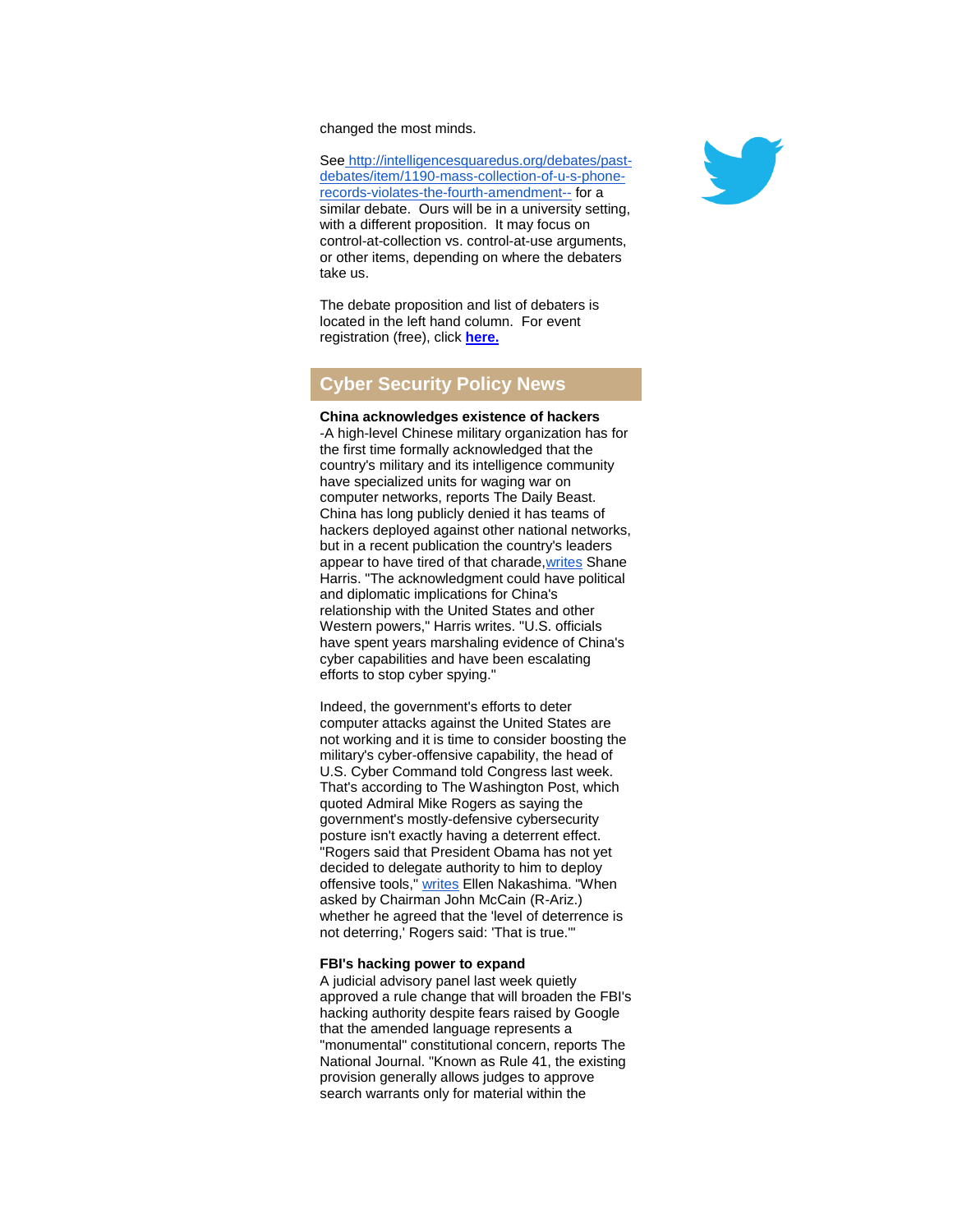geographic bounds of their judicial district," Dustin Volz writes. "But the rule change, as requested by the department, would allow judges to grant warrants for remote searches of computers located outside their district or when the location is unknown."

Volz also covers an important development that could expand the government's power for cyber spying by default. The National Security Agency could be allowed to continue hoovering up American phone records indefinitely -- even if congressional authority for the spying program expires later this year. Also Volz [writes,](http://r20.rs6.net/tn.jsp?e=001P6THgqauJSHyKPHhO_2I5rrEqf7H__wdrFf-PDbB4VygaioqyNdIWJHu9BNxaA_QAE9yEpbkqrD-26akox7F1REIs7Su9MhZKcVG0UApWN0OLB4-FfvBBpvwB3iqSKujUkTbglhdUMqmeCtOMg5UbJ4l9bcVxASdXeINutWIC1-Y3yraH4stqzZsG5Ml-rzU5Z4HlFSQNCozwijtzDCDITL1J1XTFI2W-pLjwqRYNYU=) the legal underpinning of the NSA's bulk collection of U.S. call data resides in a provision of the post-9/11 USA Patriot Act that is scheduled to sunset on June 1. "The common understanding among lawmakers and the intelligence community is that the surveillance program will halt unless Congress reauthorizes Section 215 of the Patriot Act in some fashion," Volz wrote. But a passage buried on the last pages of an [order](http://r20.rs6.net/tn.jsp?e=001P6THgqauJSHyKPHhO_2I5rrEqf7H__wdrFf-PDbB4VygaioqyNdIWJHu9BNxaA_QAE9yEpbkqrDxu5SSbN1ENYZk8Mi0Jv4YqF5htjvGouwZG5CVPSvnzF8YQKKUvZFY0rtsrOsuz47m6HDZjHodoi3NEouGnV7o2mNpj4DCUWlm96pBESiCr20AlYlRX75J064izS9V9ynoolBDXoj3BA==) from the Foreign Intelligence Surveillance Court declassified last week leaves open the door for the programexposed publicly by Edward Snowden nearly two years ago-to continue even if lawmakers let Section 215 lapse."

## **FFIEC to update cybersecurity guidance**

-The top banking regulatory agency revealed plans last week to update and supplement its cybersecurity guidance for banks. The Federal Financial Institutions Examination Council said the new guidelines for bank examiners were "to reflect rapidly evolving cyberthreats and vulnerabilities, with a focus on risk management and oversight; threat intelligence and collaboration; cybersecurity controls; external dependency management; and incident management and resilience." According to [GovInfoSecurity,](http://r20.rs6.net/tn.jsp?e=001P6THgqauJSHyKPHhO_2I5rrEqf7H__wdrFf-PDbB4VygaioqyNdIWJHu9BNxaA_QAE9yEpbkqrBBhh-CRPp0tn-aJoONj_fmxK_6CHEs663Hvh9IwTVkFdISp3OSaKP_HmHrDzjzAsN4uKDQaUqWQz-REsD0lCSr_wkUAlbmQg8peCkITOR_dw==) the FFIEC did not indicate when the new policies designed to help institutions address cybersecurity would be issued.

#### **Facebook publishes new report on requests for user data**

-Facebook has published its [latest report](http://r20.rs6.net/tn.jsp?e=001P6THgqauJSHyKPHhO_2I5rrEqf7H__wdrFf-PDbB4VygaioqyNdIWJHu9BNxaA_QS1IHyaBlVmdpMCsZAdRnUdvyFVd5Kuo63xIP5NFFiEkLyU7EQF8bOw==) on the requests it gets for user data from governments around the world, and while there's been a fall in requests from Western countries like the United States and Germany, there's been a rise in India, Turkey and Russia, reports Forbes. "The total number of requests has risen slightly to 35,051 from 34,946 from the first to the second half of 2014," [writes](http://r20.rs6.net/tn.jsp?e=001P6THgqauJSHyKPHhO_2I5rrEqf7H__wdrFf-PDbB4VygaioqyNdIWJHu9BNxaA_QAE9yEpbkqrBn4vYQt1GX9pJ0EQqM9gKTRinXYp51gOwiMf8F3PeKyWv7n_PJGxitjJ9yJ1q0JwU_DrUOYlugX0TsGZhKbDkU4MM-GTZI1wcTlKKt6hIzO789Jx9ueuUUIMXxKc0E8ldsQHVVwxfaC3UjQGuNVlxD) Parmy Olsen. "Facebook also lists government requests to restrict or pull content, and said such request had risen by 11% to 9,707 pieces of content restricted."

## **The US wants "the right to be forgotten"**